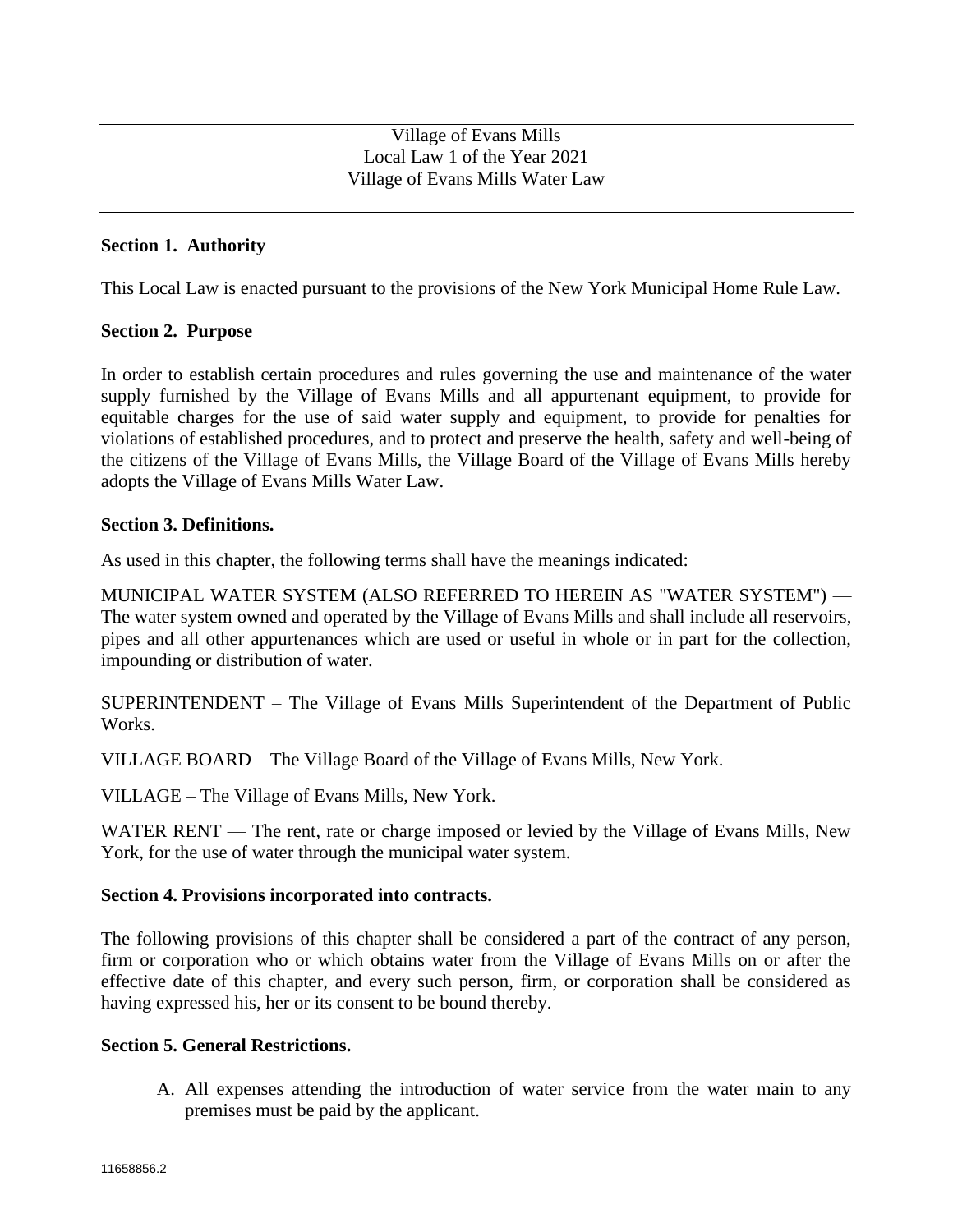- B. The plumber employed and designated by the owner of the premises must be considered as the agent of said owner while employed in the prosecution of the work of introducing water in said premises and will not be recognized in any sense as the agent of the Village of Evans Mills, nor will said Village hold itself responsible for the acts of said plumber.
- C. The work of inserting the taps, tees and connections in any water main shall be done only by persons employed by the Village under the direct supervision of the Superintendent. All such connections and taps shall be made at the side of the main and all such connections now or hereafter existing are, shall be, and will remain the property of the Village of Evans Mills.
- D. The owner receiving the permit for the introduction of the water service into his or her premises and the plumber doing the work will be required to cause said service to placed not less than four and one-half feet below the surface of the earth. Under all streets and roads all such service shall be placed not less than five feet below the surface.
- E. All owners, whether for new service or existing service, are required to maintain in perfect order and repair at their own expense, the service pipe from the main shut off at the street on into the building, including all fixtures therein provided for delivering or supplying water for any purpose. Notwithstanding the foregoing, maintenance and replacement, if necessary, of the meter, shall be the responsibility of the Village of Evans Mills as set forth in Section 9 of this chapter. In case said service and fixtures are not so kept in perfect repair, the Superintendent or other Village employees may shut off the supply of water therefrom without notice and/or make necessary repairs, and the expense incurred thereby shall be levied with the next water rent.
- F. The Village of Evans Mills undertakes to use reasonable care and diligence to provide a constant supply of pure, wholesome water through its mains to consumers but reserves the right at any time, without notice, to shut off the water in its mains for purpose of repairs and extensions or for any other purpose, and the Village shall not be liable for the deficiency or failure in the supply of water for any cause whatsoever or for any damage caused thereby or by the bursting of any mains or service pipes or any accident to the water works, but it is the intention of the Village, when practicable, to give notice of such shutting off to the consumer. No deduction from water bills will be made in consequence thereof.
- G. Whenever two or more consumers are supplied by the same service pipe and water meter, the failure of the owner of the premises to pay all water and sewer rents when due or to comply with any provision of this chapter shall authorize the Village to turn the water off from said pipe unless and until all rents are paid and this chapter has been complied with.
- H. In case of fraudulent representation on the part of any consumer or unnecessary waste of water all payments made will be forfeited and the water supply shut off.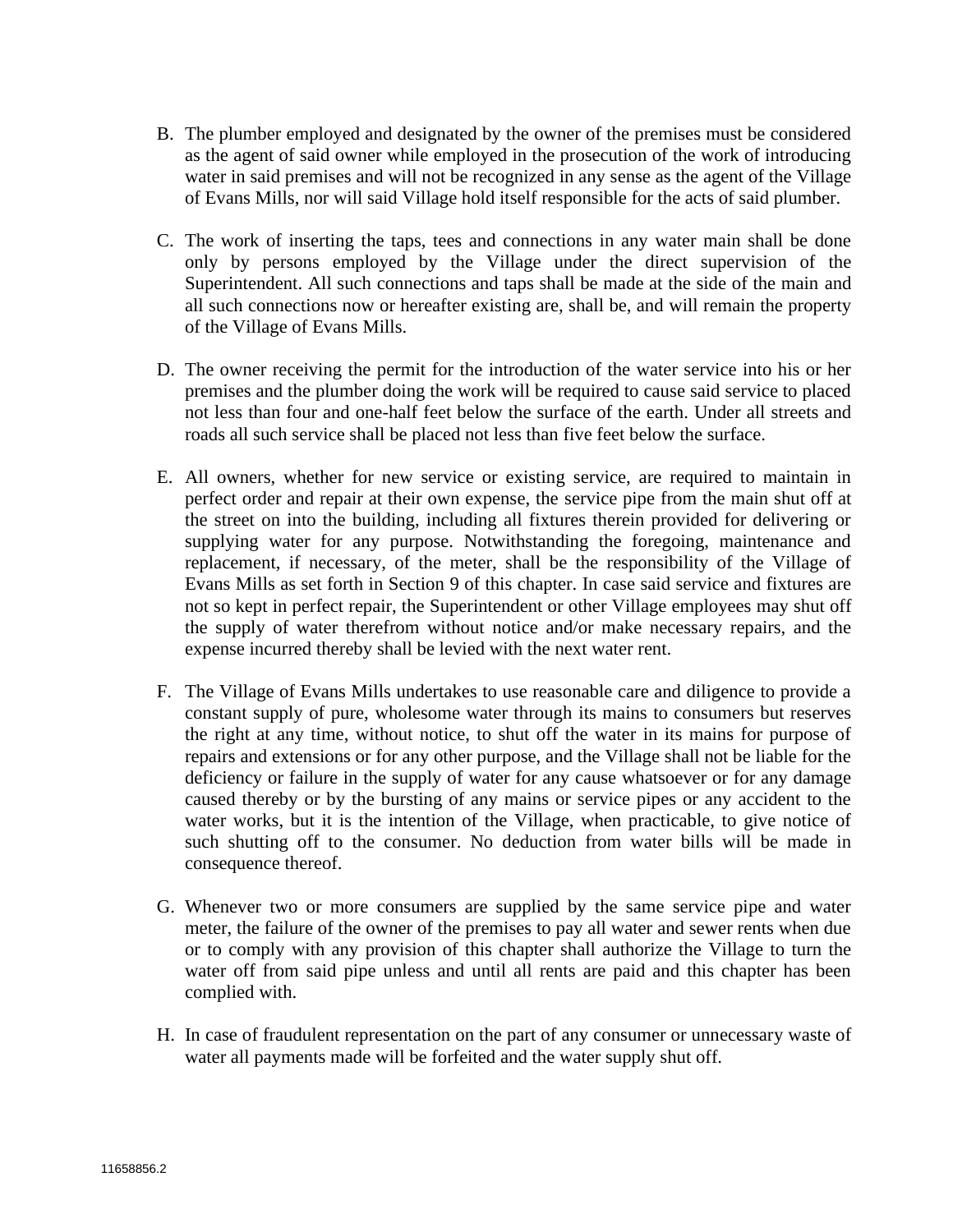- I. In case of making repairs or new construction work the Village Board reserves the right to shut off the water from any consumer without notice and keep it shut off as long as it may be necessary.
- J. The Village Board reserves the right to limit the amount of water furnished to any consumer when circumstances warrant such action, although no limit is stated in the application or permit for such use, or said Board may entirely cut off the use for any manufacturing purposes or any use for supplying power at any time by giving reasonable notice to the consumer of such intended action.
- K. The owner of the premises to which water is supplied shall be chargeable for all water taken from the Village main, and if leaks occur in the service line for which the owner is responsible as provided in Subsection E of this section, the Village Clerk, with the aid of the Superintendent, may estimate the amount of water lost by said leaks and charge the same to the owner of the premises.

## **Section 6. Water Rent Fund.**

All revenues imposed hereunder, together with all interest and penalties thereon, shall be kept in a separate fund to be known as the "Water Rent Fund" and are to be used for the service rendered by the municipal water system and for the construction, operation, maintenance and repair of said system.

## **Section 7. Payment of bills; penalty for late payment.**

- A. All charges for water rents shall be due and payable at the office of the Village Clerk or at such other place as may be designated from time to time by the Village Board on the date specified in the payment notice. Charges for water rents or water services shall be net charges and shall be due and payable in the amounts as set forth in Section 17 herein, Water rates. In addition to the water rental charge provided in this section, according to the rate specified herein, a further charge of 10% of the amount so determined shall be added thereto in each case of failure to make payment on or before the date on which the water rent for such period is due, and the total thus obtained shall be the water rental in each such case.
- B. The Village Clerk or other person authorized by the Village Board shall keep a record of all owners of real property within the Village of Evans Mills, and bills shall be mailed to the owners of such property at the same address to which Village tax bills are mailed, unless the owner of the property shall direct the Village, in writing, on forms which can be obtained from the Village Clerk's office, to mail such bills to him/her or to his/her agent at any other address. The failure of any owner or other user to receive a bill shall not excuse nonpayment thereof nor shall it operate as a waiver of the penalty herein prescribed. Notwithstanding any other provision in this chapter, all water rents or other charges relating to water service shall be a charge against the owner of the premises connected with the municipal water system, and such owner shall be liable for the payment of all such rents and charges, including penalties and interest.
- C. If rents or charges are not paid within 30 days from the date on which they are due, the Village Board may cause a notice to be delivered or mailed to the owner or to any other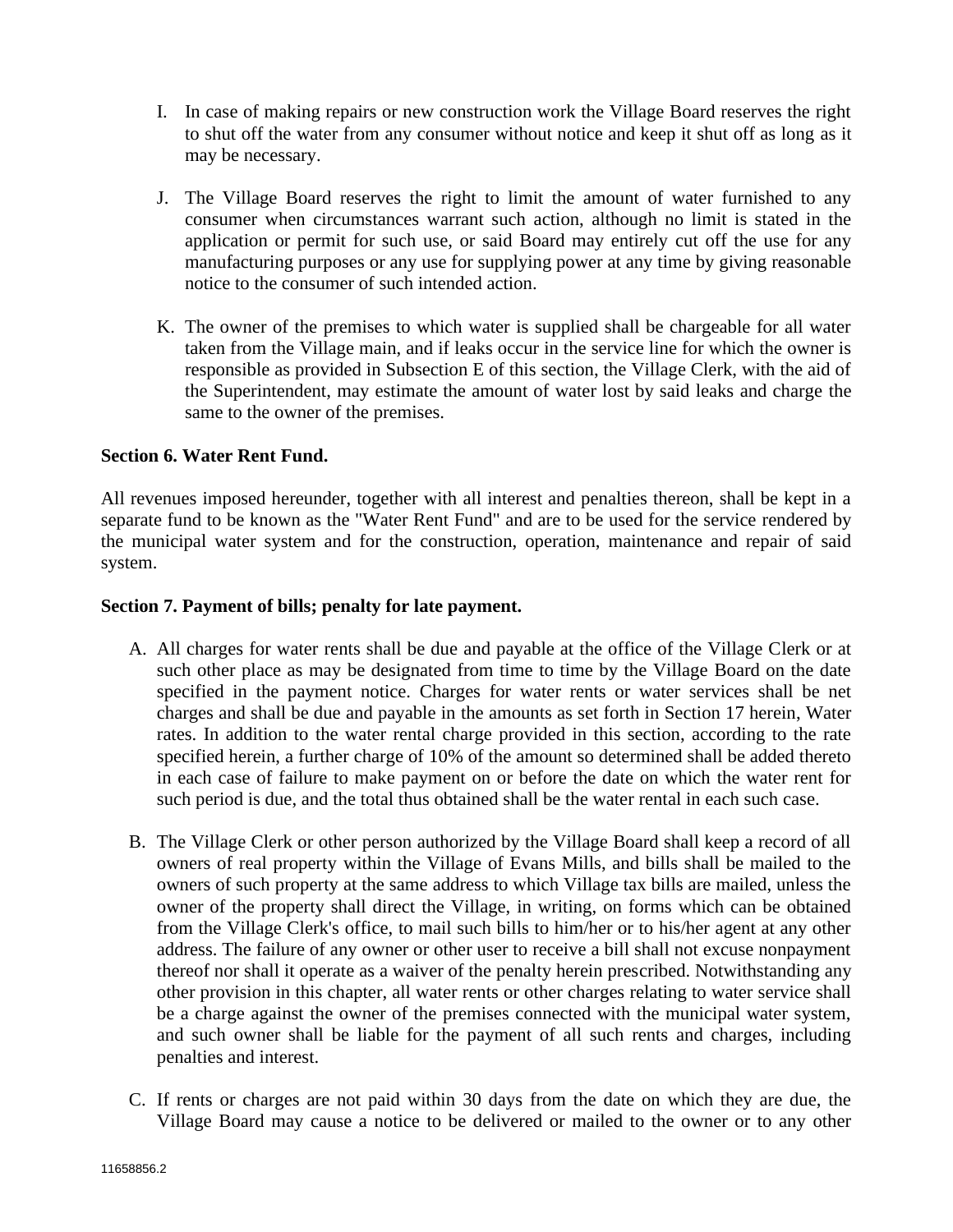person designated by the owner, addressed to the address to which bills are to be sent, and to the occupant of the premises, addressed at the premises, stating the amount due and demanding payment thereof within a period of at least 10 days of the date of the notice and stating that if such payment is not made, the water service shall be discontinued without further notice, and, at the expiration of such period, the Village Board or the duly designated employees or officers of the Village may enter on said premises and cause the water service to be disconnected and discontinued. A charge of \$25 will be made for discontinuing and \$25 for reconnecting each of such services on account of nonpayment of water rents or other charges, the collection of which charge or charges shall be made and shall be enforceable in the same manner as water rents.

D. A separate charge shall be made and a separate bill shall be rendered for each water meter when there is more than one such meter on any one property or structure. Each location for which there is a separate water meter shall be deemed to be a separate service account and will be billed separately even if there is but one water connection with the structure in which said meter is located.

## **Section 8. Liens.**

All rents, water rents and other charges for water service hereunder, together with the amount of any penalties described, which shall remain unpaid for a period of more than 60 days from the due date shall be a lien on the real property upon which or in connection with which the water is used. The priority of such lien and the enforcement of such lien and the collection of such water rents or other charges for water services shall be in accordance with the statutes pertaining to such collection and enforcement.

## **Section 9. Installation and maintenance of meters.**

The use of the water system shall be based on readings of water meters.

- A. All water meters shall be of a kind and size to be specified by the Village. The Village shall furnish, install and own the water meter for all size services. The Village of Evans Mills will maintain and repair meters, at no expense to the consumer, unless otherwise stated herein.
- B. Notwithstanding any other provision of this chapter, it shall be the responsibility of the owner of the property to protect meters from damage due to vandalism, freezing or other cause. The owner of the property shall be liable for the cost incurred by the Village in repairing any meters damaged as aforesaid.
- C. Meters shall generally be installed at such points as approved by the Village. Where meters are installed at a point other than in a building, the owner will be required to construct at his expense a suitable meter pit in accordance with the rules and regulations which may be adopted by the Village Board. Meters in trailers shall be installed only in enclosures as shall be directed by the Village Board.
- D. All defects or claims of defects in water meters shall be immediately reported to the Mayor or to the Village Clerk. If the owner questions the accuracy of the water meter, the meter shall be tested by the Village. If the meter registers between 98% and 102% of accuracy, or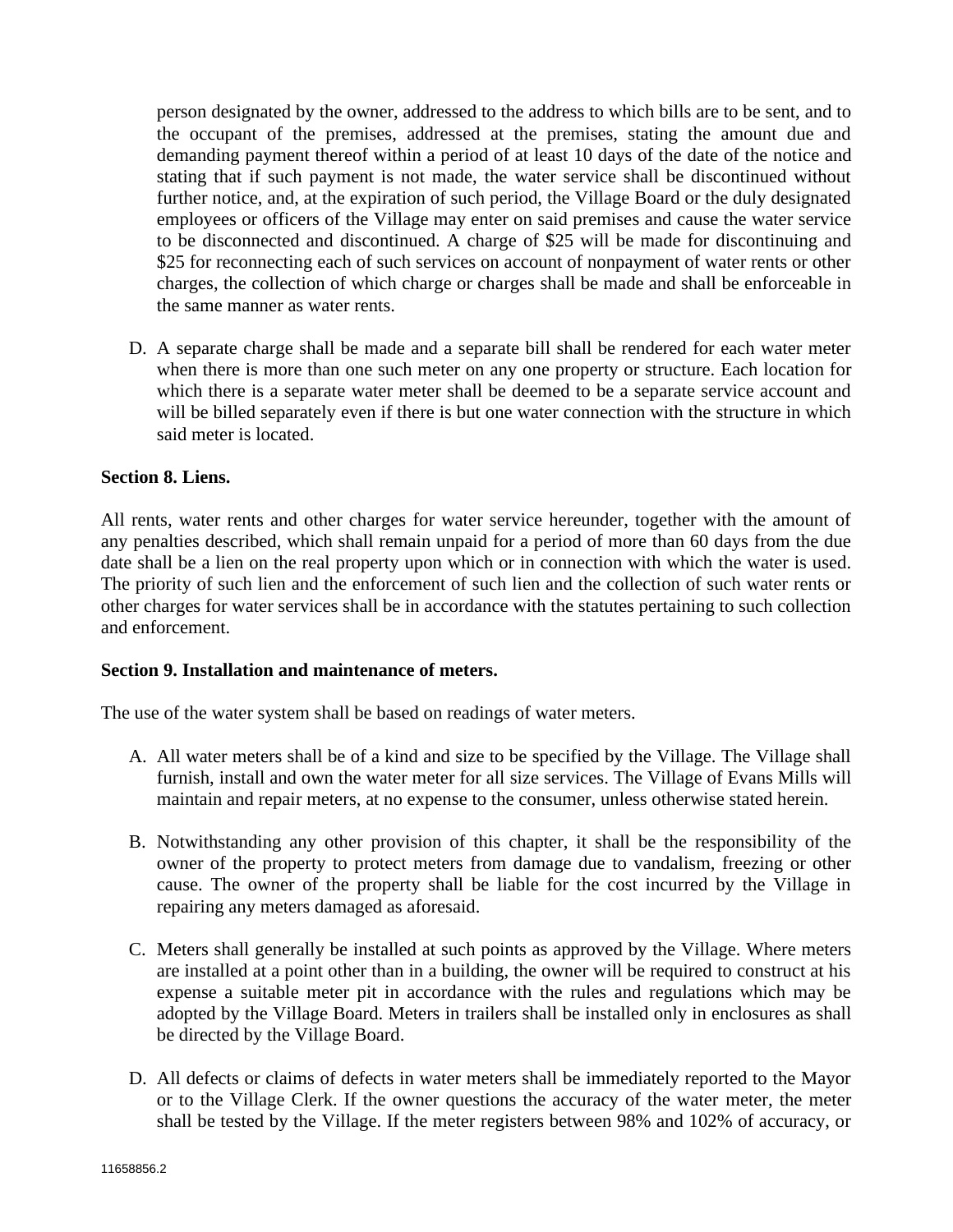if the meter is registering slow, the expense of the testing shall be paid by the owner and collected with the next water bill. If the meter registers fast, outside the above limits, the expense of testing shall be paid by the Village and the water bill will be adjusted accordingly. Adjustments for improper registering or failure to register shall be made by the Superintendent, limited to one quarter's water bill, and when based upon reasonable facts and estimates shall be binding and conclusive on the owner and on the Village.

#### **Section 10. Valves and mains.**

No person or persons, except the Superintendent or those persons acting under the direction of the Village Board, shall open or close any valve or gauge in the street mains or molest or interfere with the same in any manner whatsoever.

#### **Section 11. Collection of rent in arrears.**

The Village Board may bring an action as upon a contract to collect water rents in arrears, including any penalties and interest which may from time to time be adopted, from any owner or occupant served by the water system or from any other user of said system.

#### **Section 12. Other costs and expenses.**

Any costs and expenses or other charges incurred by the Village because of any repair or other work to the water system or otherwise for which the owner of any property served by or connected with the water system is obligated under this chapter or any other ordinance, statute or provision of law shall be collected in the manner provided for the collection of water rents in this chapter and shall be a lien upon the property and enforceable in accordance with the provisions of this chapter or any other applicable provision of law.

## **Section 13. Right of entry.**

Any duly authorized officer, employee, contractor or agent of the Village or other person duly authorized by the Village shall be permitted to enter on any property at reasonable hours for the purpose of reading meters, inspecting, disconnecting, upgrading, repairing or for any other purposes reasonably necessary to carry out the provisions or purposes of this chapter.

#### **Section 14. Effective date of rates.**

The rates established by this chapter shall be effective for water consumed for the period beginning as of the date this law becomes effective.

#### **Section 15. Permit to connect required; fee.**

A. No person, association, corporation or any other groups of persons shall connect with or use the Village water system without applying for and obtaining a permit from the Village Clerk or other person designated by the Village Board or Superintendent. Any tampering with or removal of any water meter or other appurtenance owned by the Village without a permit obtained from the Village Clerk or other person designated by the Village Board or Superintendent is prohibited.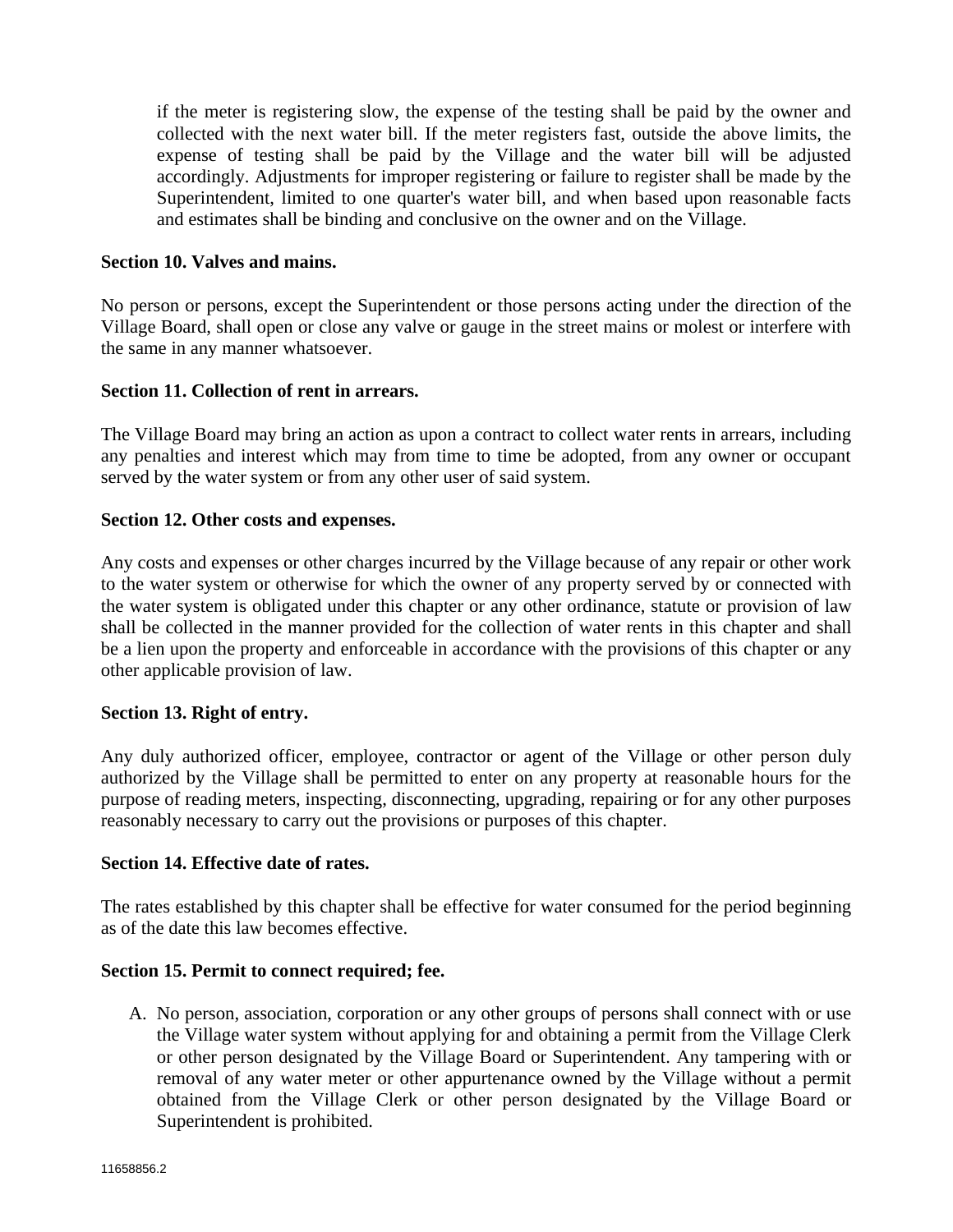B. The Village Board shall, from time to time, set a fee to be collected upon application for a permit to connect to the water system; provided, however, that if, in the case of a particular connection, the Village Board or Superintendent shall determine that such standardized fee shall not be sufficient to cover the actual costs to the Village of making or permitting such connection to the water system, the permit fee for such particular connection may be determined based upon actual costs to the Village relating to such connection.

#### **Section 16. Repair of frozen services.**

- A. Repair of frozen services shall be made at the expense of the owner of the property.
- B. Where service lines now installed or which may hereafter be installed are not a sufficient depth to prevent freezing, the Village Board or the Superintendent may require the customer to lower the service at his own cost and expense a sufficient depth to prevent freezing and not less than four and one-half feet and not less than five feet under streets and roads, and upon failure or neglect so to do the Village may discontinue said service.

#### **Section 17. Water rates.**

- A. Water rates shall be based on a unit system. The minimum base rate (the "Base Rate") for one (1) unit shall be \$30.00 per quarter. Each unit shall be entitled to the use of 8,000 gallons per quarter. Thereafter, charges shall be imposed at an amount of \$0.00375/gallon (the "Usage Rate"). The minimum charge for water rent established by this Section 17 (the Base Rate) shall be charged even if the property is unoccupied and no consumption of water is shown on the water meter.
- B. A schedule of the number of units based on property type are set forth below:

| <b>Property Type</b>                                             | <b>Unit Amount</b>                  |
|------------------------------------------------------------------|-------------------------------------|
| One Family Residence                                             | One Unit                            |
| Two Family Residence                                             | $1\frac{3}{4}$ Units                |
| Three Family Residence                                           | $2\frac{1}{2}$ Units                |
| <b>Four Family Residence</b>                                     | $3\frac{1}{4}$ Units                |
| <b>Commercial Use Without Living Quarters</b>                    | $1\frac{3}{4}$ Units                |
| Commercial Use with Living Quarters for<br>One Family            | $2\frac{1}{4}$ Units                |
| Commercial Use with Living Quarters for<br><b>Two Families</b>   | 3 Units                             |
| Commercial Use with Living Quarters for<br><b>Three Families</b> | 3 <sup>3</sup> / <sub>4</sub> Units |
| Municipal & Public Buildings                                     | 3 Units                             |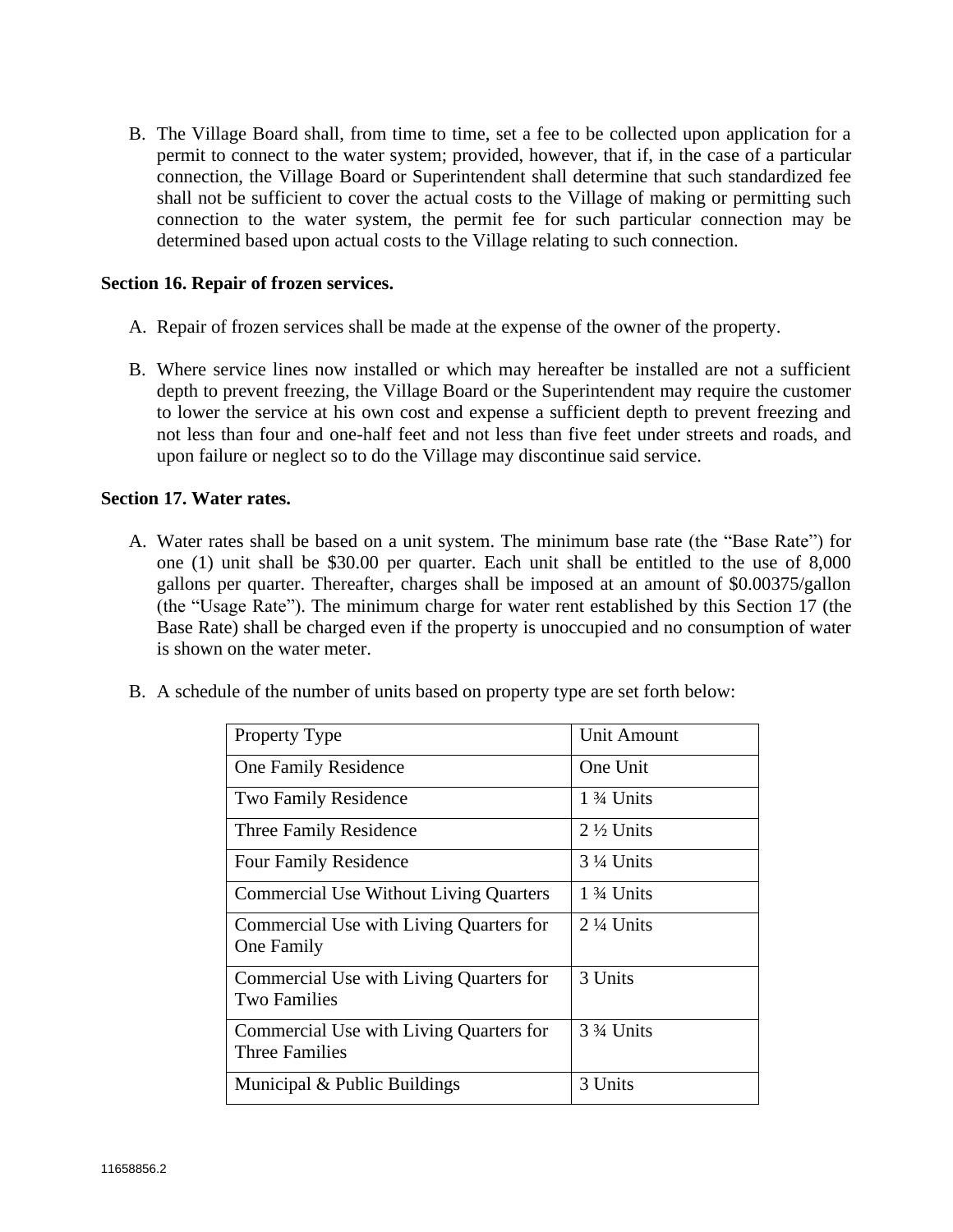| Churches                                                      | One Unit             |
|---------------------------------------------------------------|----------------------|
| Hotel with Less Than 10 Rooms Including<br>Bar and Restaurant | 3 Units              |
| Tavern with Bar & Restaurant                                  | 3 Units              |
| <b>Funeral Parlor</b>                                         | 2 Units              |
| <b>Public School Building</b>                                 | 31 Units             |
| <b>Ordinary Commercial Use Unless</b><br>Otherwise Listed     | $1\frac{1}{2}$ Units |
| For each additional family over listing<br>described          | 3/4 Units            |
| Laundromat (Per Washer)                                       | $1/2$ Unit           |
| Motels (Per Unit)                                             | $1/4$ Unit           |

- C. Units for any establishments not listed above shall be determined by the Village Board.
- D. If the Village, for whatever reason, is unable to obtain a meter reading for billing for any quarter, the Village reserves the right to render an estimated bill, based on account history or such other basis reasonably determined by the Superintendent to fairly estimate the amount of the quarterly water usage by customers.
- E. Meters are read quarterly. The quarters are as follows: June/July/August; September/October/November; December/January/February; March/April/May.
- F. Each service line shall be served by only one water meter. In the event that more than one family uses water at a particular property, it shall be the responsibility of the owner of the property to allocate each person's or family's proportionate cost of the total water bill. Such allocation may be done by the installation of individual meters at the owner's expense, in sequence after the single meter required by this chapter. The Village shall have no responsibilities with respect to these individual meters.
- G. The Village Board reserves the right to adjust the unit chart as set forth above and the water rent per unit from time to time by resolution. Any amendment to the unit chart and unit rate adopted by the Village Board shall be filed with the Village Clerk, together with notification of the effective date of the new schedule.
- H. The rate for consumers outside the Village shall be equal to two times the rates established for consumers inside the Village for both the Base Rate and the Usage Rate as set forth in Section 17A of this law.

## **Section 18. Discontinuance of water use.**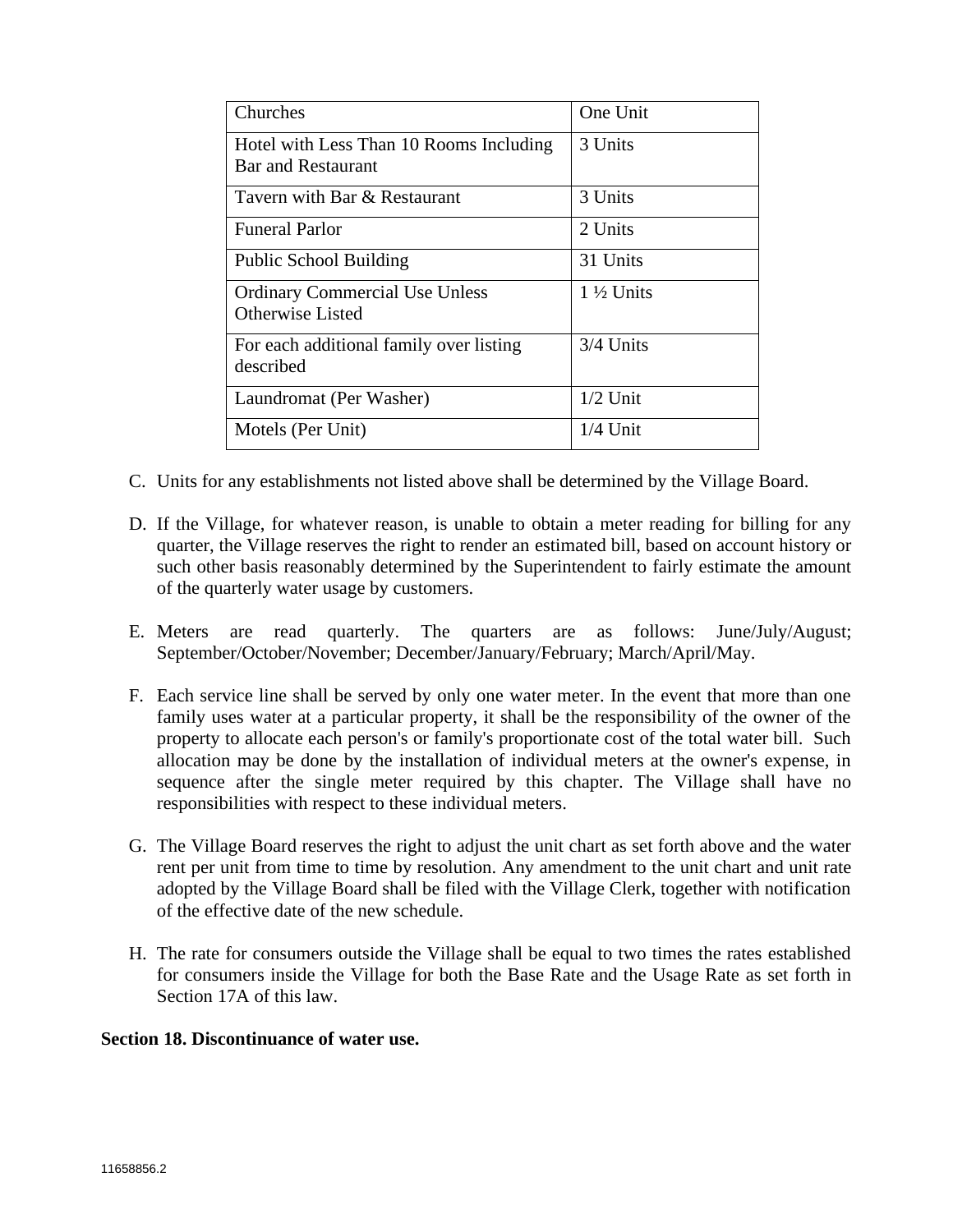- A. Any consumer wishing to discontinue the use of water supply from the water system must give written notice thereof at the Village Clerk's office, and he or she will be charged with the use until such notice is given.
- B. Whenever water has been turned off by the officers or agents of the Village for nonpayment of water rents or for the purpose of repair or construction or for any other necessary or proper reasons, no person will be permitted to turn the same on again who is not duly authorized so to do by the Village Board, and when water is turned off for the nonpayment of rents or for violation of any rule, regulation or ordinance, it shall not be turned on again until the party in default shall pay all water rents due and the amount of all penalties which may be imposed by this chapter or by resolution of the Village Board.
- C. The Village will not turn off water to a property which is occupied unless 30 days' written notice of the shutoff date has been given to the occupant by the owner of the property or his authorized agent and proof of service of the notice has been given to the Village Clerk.

## **Section 19. Penalties for offenses.**

- A. Property owners shall be held responsible for any violations of this chapter, whether such violation is committed by the owner, his employees, agents or tenants.
- B. Upon any violation of any provision of this chapter, other than for nonpayment of water rents or other charges owed under this law, the Village Clerk shall send a written notice to the owner specifically stating the nature of the violation and the section(s) of this chapter with which the owner is not in compliance. If within 10 calendar days the violation is not corrected, service may be disconnected and shall be restored only upon payment to the Village of a service fee of \$100.
- C. Any water bill or other charge assessed under this chapter which is not paid by April 1 each year shall be certified as unpaid by the Village Clerk to the Village Treasurer and shall be levied with the next Village tax billing, together with such other penalties or charges which may be assessed by the County of Jefferson.

# **Section 20. Procedure for contesting accuracy of water bill or notice of termination of water supply.**

- A. Any aggrieved customer who wishes to contest the accuracy of any bill for water rent or any notice of termination of water supply shall request an informal hearing before the Village Board. Such request shall be made in writing and shall be mailed or delivered to the Village Clerk within 15 days of the delivery of the bill or notice.
- B. The hearing shall be held at the next regular meeting of the Village Board after delivery of the request to the Village Clerk, or at another regular meeting as agreed upon by the customer and the Board. The decision of the Village Board shall be made within 10 days of the hearing, and a written summary thereof shall be delivered or mailed to the customer within three days of the decision.